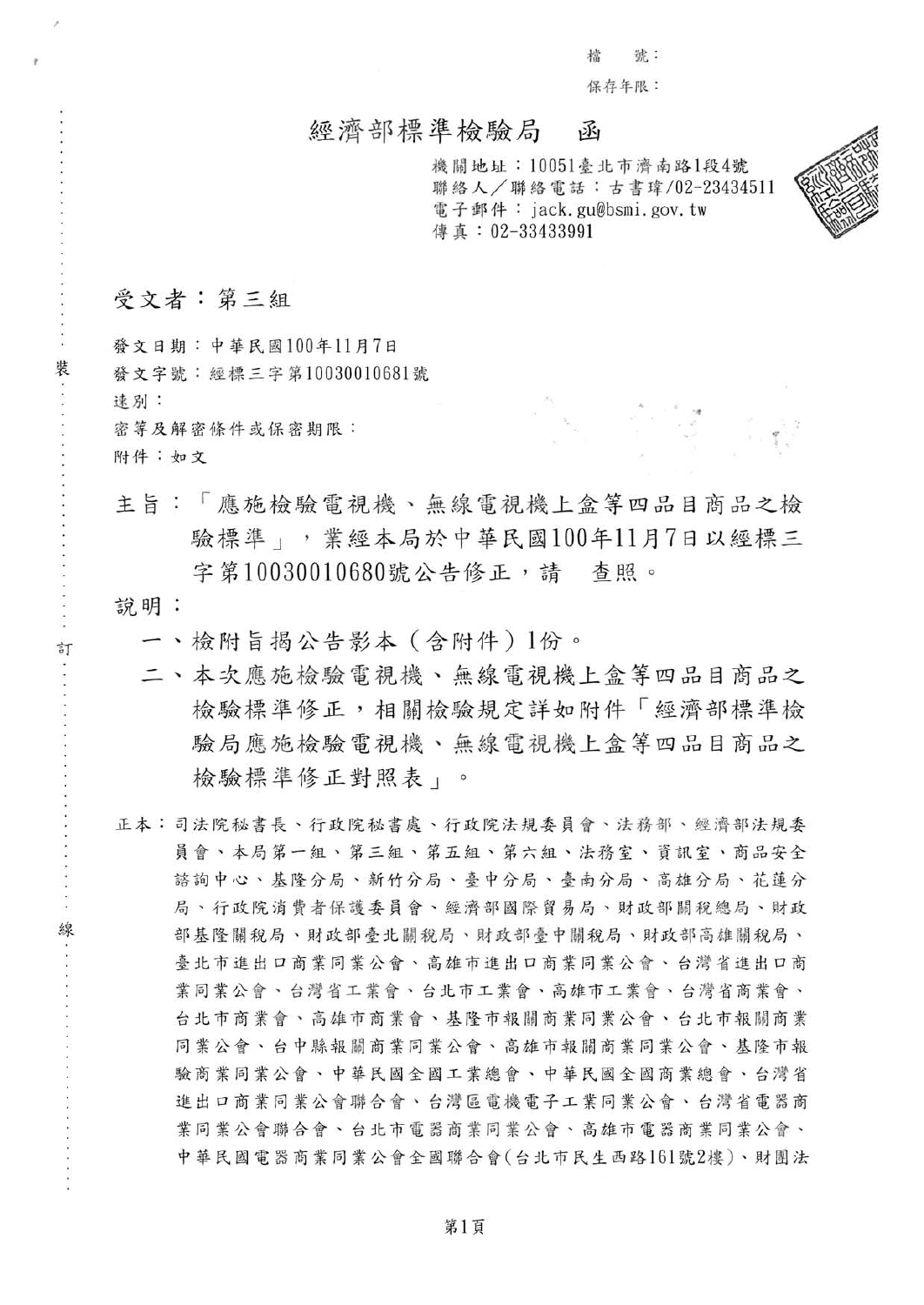人交流協會、台北市美國商會、台北市日本工商會、歐洲商務協會、紐西蘭 商工辦事處

副本:財團法人台灣電子檢驗中心、香港商立德國際商品試驗有限公司桃園分公司、 耕興股份有限公司、敦吉檢測科技股份有限公司、三洋全能股份有限公司、 台灣松下電器股份有限公司、夏寶股份有限公司、台灣索尼股份有限公司、 揚興科技股份有限公司、大通電子股份有限公司、兆赫電子股份有限公司、 康博科技股份有限公司、明基電通股份有限公司、百一電子股份有限公司、 格得電子工業股份有限公司



裝

訂

缐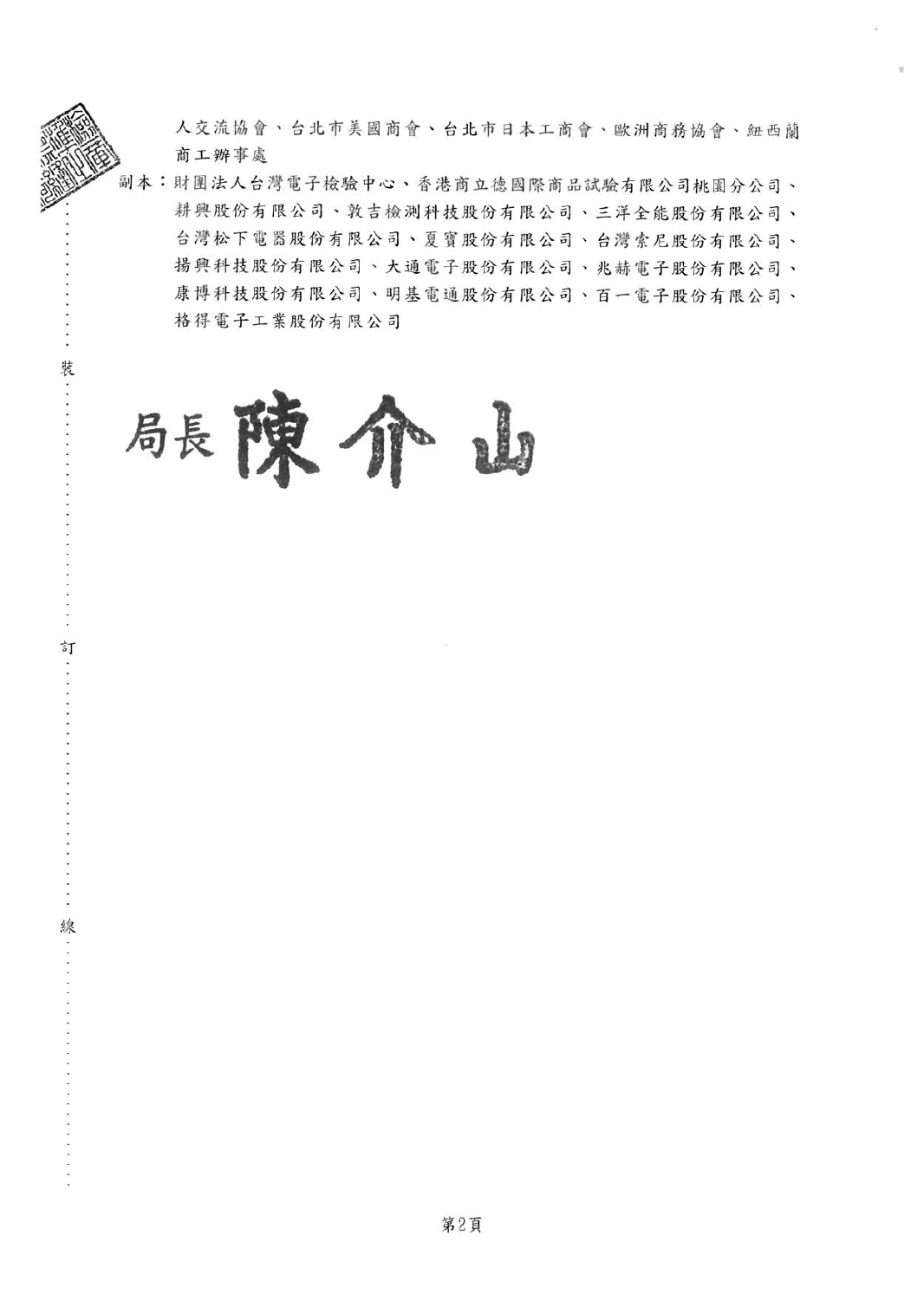捻 號: 保存年限:

#### 經濟部標準檢驗局 公告

發文日期:中華民國100年11月7日 發文字號:經標三字第10030010680號 附件:經濟部標準檢驗局應施檢驗電視機、 無線電視機上盒等四品目商品 之檢驗標準修正對照表

裝

訂



主旨:修正「應施檢驗電視機、無線電視機上盒等四品目商品 之檢驗標準」,並自即日生效。

依據:商品檢驗法第十條第一項。

公告事項:旨揭修正規定如附「經濟部標準檢驗局應施檢驗電 視機、無線電視機上盒等四品目商品之檢驗標準修 正對照表」。

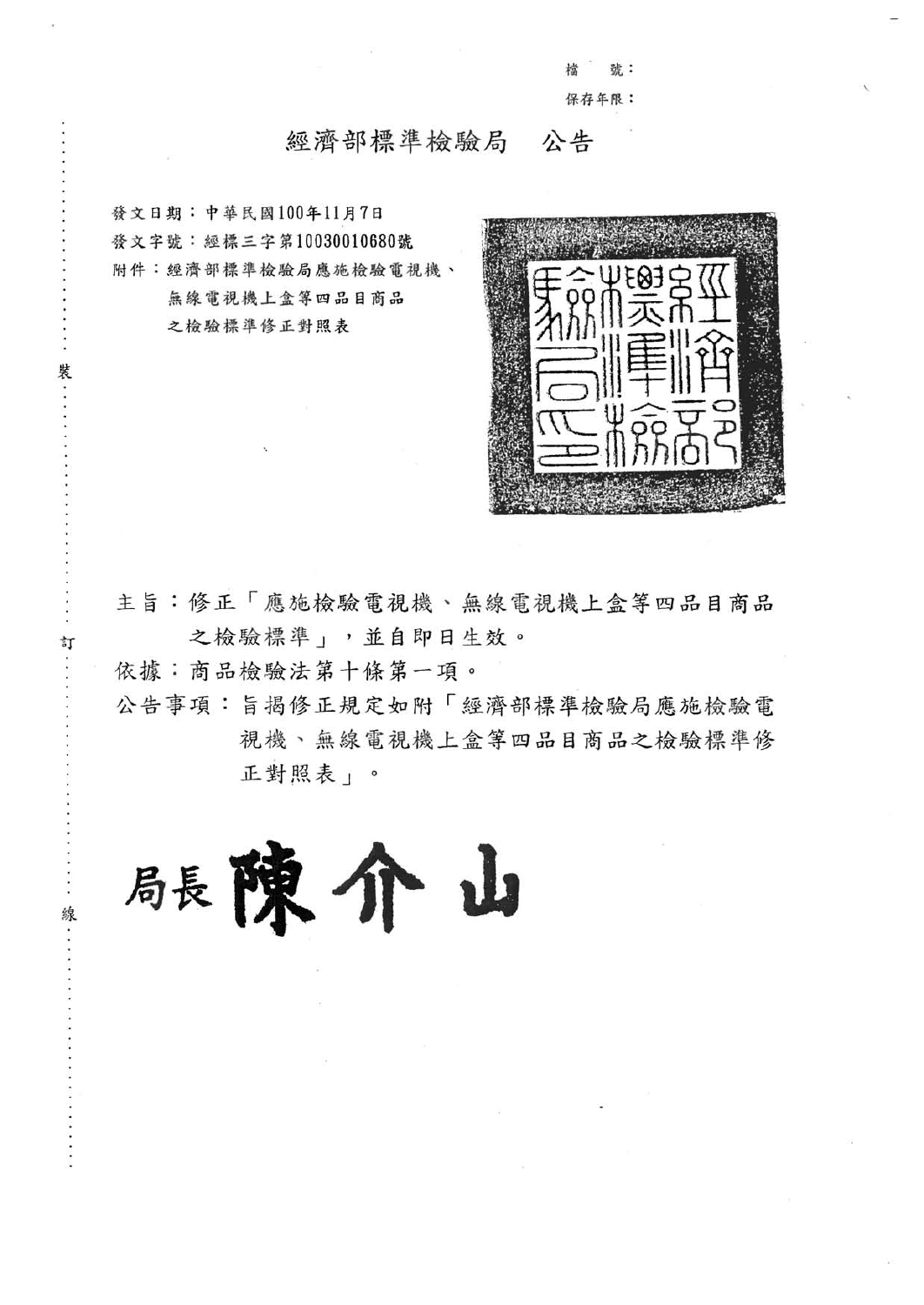# 經濟部標準檢驗局應施檢驗電視機、無線電視機上盒 等四品目商品之檢驗標準修正對照表

| 貨品分類           |       | 修正後檢驗標準          |                  |                                | 修正前檢驗標準    |                 |                                       | 輸入 |
|----------------|-------|------------------|------------------|--------------------------------|------------|-----------------|---------------------------------------|----|
| 號列             | 品名    | 電磁相容性            | 電氣安規             | 數位接收功能 電磁相容性                   |            | 電氣安規            | 數位接收功能                                | 規定 |
| 8528.69.1      | 其他彩色  | <b>CNS 13439</b> | <b>CNS 14408</b> | 地面數位電視 CNS 13439 CNS 14408     |            |                 | 地面數位電視 C02                            |    |
| $ 0.00 - 3 $   | 影像投射  | $(93 +$          | $(93 +$          | 接收機基本技 (93年                    |            | $(93 +$         | 接收機基本技                                |    |
|                |       |                  |                  | 機(限檢驗 版), (多媒 版), (多媒 術規範 (100 |            |                 | 版),(多媒版),(多媒 術規範(94年                  |    |
|                | 內部投射  | 體產品得選 體產品得選 年版)  |                  |                                |            | 體產品得選 體產品得選 版)  |                                       |    |
|                | 者)    |                  | 擇適用 CNS 擇適用 CNS  |                                |            | 擇適用 CNS 擇適用 CNS |                                       |    |
|                |       | 13438 (95)       | $14336 - 1$      |                                | 13438 (95) | 14336 (94       |                                       |    |
|                |       | 年完整              | [99年             |                                | 年完整        | 年版〕)            |                                       |    |
|                |       | 版))              | 版))              |                                | 版))        |                 |                                       |    |
| 8528.72.0 彩色電視 |       | <b>CNS 13439</b> | <b>CNS 14408</b> |                                |            |                 | 地面數位電視 CNS 13439 CNS 14408 地面數位電視 C02 |    |
| $ 0.00 - 0$    | 機     | (93年             | $(93 +$          | 接收機基本技 (93年                    |            | (93年            | 接收機基本技                                |    |
|                |       |                  |                  | 版),(多媒 版),(多媒 術規範(100          |            |                 | 版),(多媒 版),(多媒 術規範(94年                 |    |
|                |       |                  | 體產品得選 體產品得選 年版)  |                                |            | 體產品得選體產品得選      | 版)                                    |    |
|                |       |                  | 擇適用 CNS 擇適用 CNS  |                                |            | 擇適用 CNS 擇適用 CNS |                                       |    |
|                |       | 13438 (95)       | 14336-1          |                                | 13438 (95) | 14336 [94]      |                                       |    |
|                |       | 年完整              | [99年             |                                | 年完整        | 年版〕)            |                                       |    |
|                |       | 版))              | 版])              |                                | 版))        |                 |                                       |    |
| 8528.73.0      | 黑白或其  | CNS 13439        | <b>CNS 14408</b> | 地面數位電視 CNS 13439 CNS 14408     |            |                 | 地面數位電視 C02                            |    |
| $0.00 - 9$     | 他單色電  | $(93 +$          | (93年             | 接收機基本技 (93年                    |            | (93年            | 接收機基本技                                |    |
|                | 視機    |                  | 版),(多媒 版),(多媒    | 術規範 (100                       |            |                 | 版),(多媒 版),(多媒 術規範(94年                 |    |
|                |       |                  | 體產品得選 體產品得選 年版)  |                                |            | 體產品得選 體產品得選 版)  |                                       |    |
|                |       |                  | 擇適用 CNS 擇適用 CNS  |                                |            | 擇適用 CNS 擇適用 CNS |                                       |    |
|                |       | 13438 (95)       | 14336-1          |                                | 13438 (95) | 14336 [94]      |                                       |    |
|                |       | 年完整              | [99年             |                                | 年完整        | 年版〕)            |                                       |    |
|                |       | 版])              | 版))              |                                | 版))        |                 |                                       |    |
| 8528.71.1      |       | 影像調諧 CNS 13439   | <b>CNS 14408</b> |                                |            |                 | 地面數位電視 CNS 13439 CNS 14408 地面數位電視     |    |
| $0.00 - 9$     | 器(限檢驗 | (93年版)           | (93年版)           | 接收機基本技                         | (93年版)     | (93年版)          | 接收機基本技                                |    |
|                | 具無線電  |                  |                  | 術規範 (100                       |            |                 | 術規範 (94年                              |    |
|                | 視接收功  |                  |                  | 年版)                            |            |                 | 版)                                    |    |
|                | 能之裝   |                  |                  |                                |            |                 |                                       |    |
|                | 置,惟僅  |                  |                  |                                |            |                 |                                       |    |
|                | 供車用或  |                  |                  |                                |            |                 |                                       |    |
|                | 電腦用者  |                  |                  |                                |            |                 |                                       |    |
|                | 除外)   |                  |                  |                                |            |                 |                                       |    |

相關檢驗規定說明:

- 一、修正前地面數位電視接收機基本技術規範(94年版),自一百零一年一月一日起停止適用;自同日起,表 列商品之新申請案皆應具備高畫質數位電視(High Definition Television, HDTV)與標準畫質數位電視 (Standard Definition Television, SDTV) 等兩項數位接收功能,並符合該兩項數位接收功能之檢驗;自同 日起,表列商品僅具備 SDTV 接收功能者,本局不再受理其驗證登錄或型式認可之新申請案。
- 二、本局業於一百年六月二十八日以經標三字第一○○三○○○五三七○號公告修正「資訊類商品電氣安全 規範檢驗標準及相關檢驗規定」, 由原 CNS 14336(94年版)修正為 CNS 14336-1(99年版), 並自一百零一 年一月一日起生效,該次公告適用之商品範疇,為原採行 CNS 14336(94年版)作為電氣安全規範檢驗項 目之使用交流電源或使用附加電源轉換裝置提供電源之資訊類商品或多媒體複合功能商品。爰表列商品

第1頁,共2頁